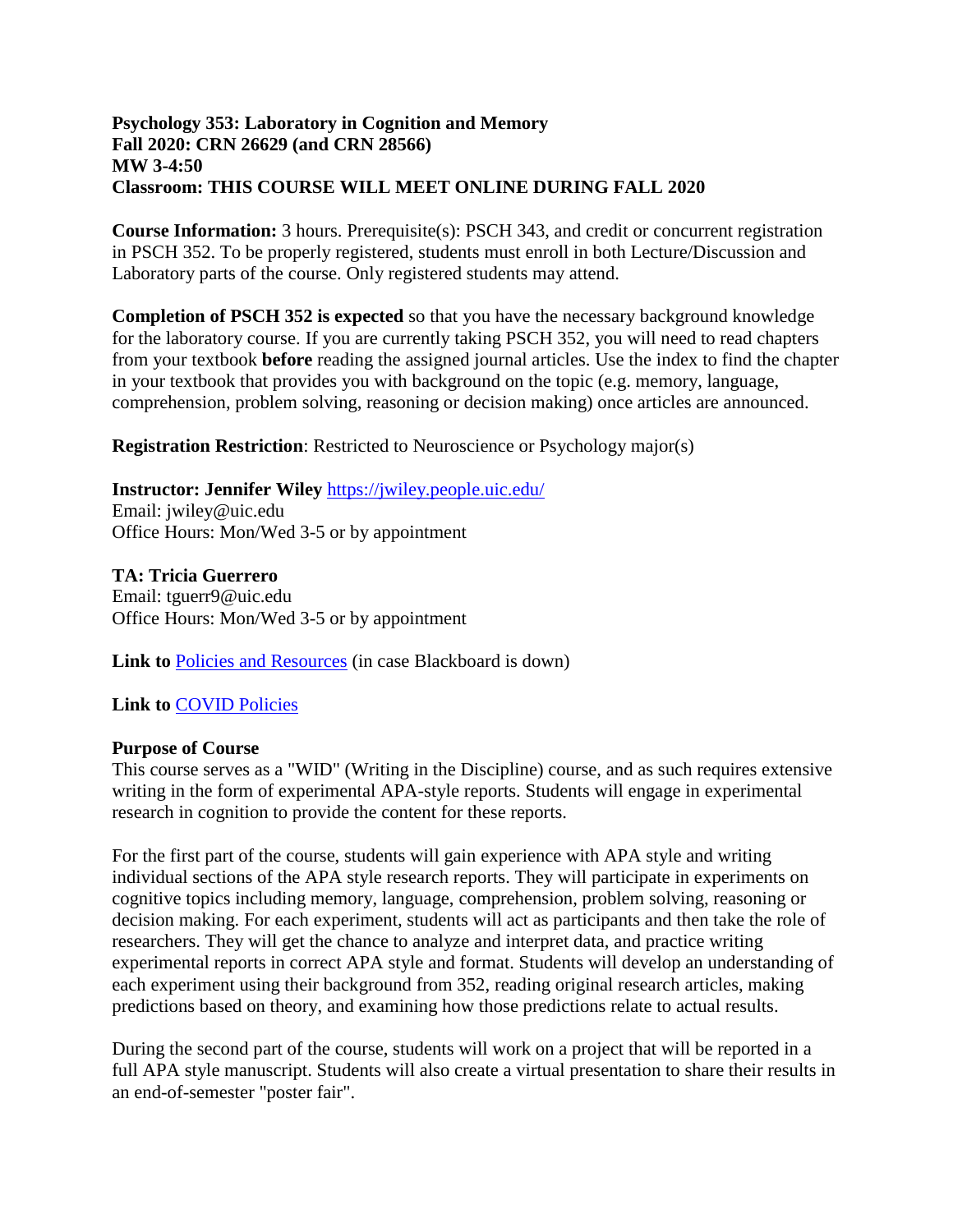This class is designed to be of interest to students who are considering graduate school in experimental psychology, but it will be useful to any student who enjoys the topics of human cognition including learning, memory, and problem solving, and wants to better understand the nature of experimental research. More generally, a background in cognitive research methods is valuable experience for students who are considering a wide range of careers in areas including business, computer science, education, health, law, medicine, and neuroscience.

## **This course requires students to keep up with assignments. Especially this semester, students need to be highly self-motivated.**

**Be prepared for this class to move quickly! Students will need to be knowledgeable of all of the material introduced in the fast-paced first half of the course to successfully complete their final papers and projects.** 

### **Readings:**

Readings consist of original journal articles and sections of the APA manual. The journal articles will be made available to you after you participate in each study. Reading assignments for relevant portions of the APA Manual will be posted in Blackboard. Students who are concurrently registered in 352 will need to read relevant sections of the 352 textbook.

#### **Grading**

Grades will be determined by the following allocation of 100 points: 55% Participation in experiments and activities 25% Written Assignments 20% Final Project/Full APA Style Paper

**This is a fast-paced laboratory course** consisting primarily of reading assigments, online homework activities, and writing assignments. In many cases there will be a flexible window for completing the online activities (viewing short videos, engaging in comprehension checks, doing worksheets), so you can complete the activities asynchronously at any time **before the deadlines**. A few full-class discussions will be online and synchronous during scheduled course time. These are tentatively marked as **LIVE** on the schedule. To earn credit and receive feedback on writing assignments, papers must be submitted on time.

Students will not be able to earn credit for missed activities due to late registration. Students joining the course after the first week of class must have instructor permission, and will have already missed the opportunity to earn points for those activities.

The University recognizes a student's responsibility for attending classes as constant. This semester, this means staying on track even when the activities are asynchronous for the week.

### **In case of issues and emergencies that prevent you from participating or making progress, contact the instructor as soon as possible.**

# **Course schedule**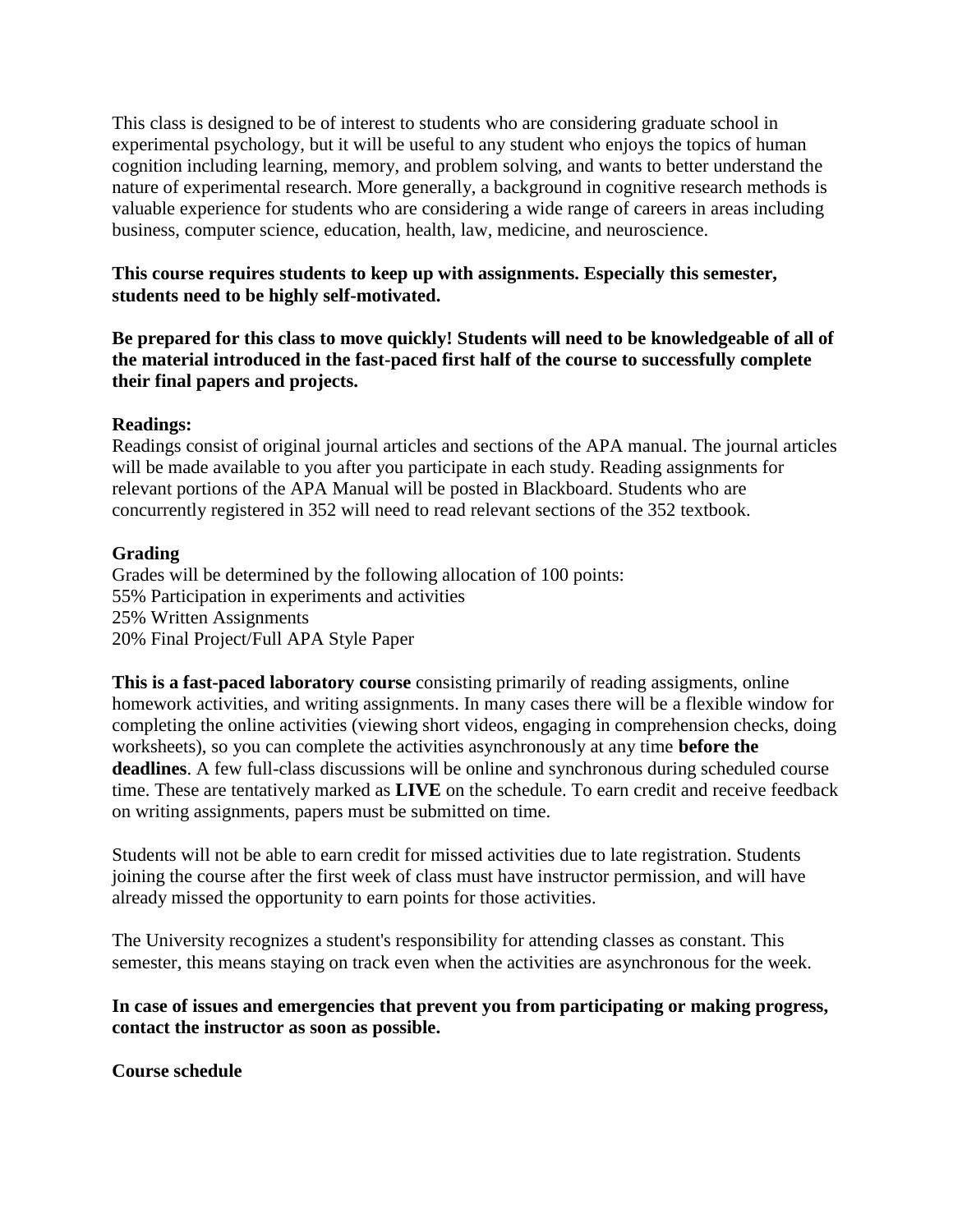Students will be contacted by email to provide a little information about themselves before the course.

These will help us get to know you and plan appropriately.

Aug 24 **LIVE** Introductions/Welcome, Review of Syllabus, Overview of Class \*NOTECARDS BY EMAIL

Discussion of Five Key Questions:

1. What is the main theoretical question about cognition that is being tested in

this study?

 2. What defines the conditions THAT ARE COMPARED/CONTRASTED in analyses? (IV) (operational definition)

 3. What performance or behavior or outcome was measured? (DV) (operational definition)

4. What happened (how did the IV affect the DV)?

 5. What do these results mean? Was support found for the hypothesis? Were results consistent with the theory?

### **Phase I - Basics of APA style, Title Pages, Abstracts**

| Aug $26$<br>LINK) | Participate in Experiment 1 (Check your email for the answer sheet and                                                                                                    |
|-------------------|---------------------------------------------------------------------------------------------------------------------------------------------------------------------------|
|                   | Reading Assignment 1: LINK to article is included in last screen of study (also<br>posted in Blackboard in the Experiment 1 Folder after all students complete the study) |
|                   |                                                                                                                                                                           |
| Aug $31$          | <b>LIVE</b><br>Quiz on Reading Assignment 1 (Do ONLINE at 3pm)<br>How to read a journal article: Dr Wiley will model how to read this article (will                       |
|                   | start at 3:20 after quiz)                                                                                                                                                 |
|                   | Comprehension check                                                                                                                                                       |
| Sep 2             | <b>LIVE</b>                                                                                                                                                               |
|                   | Making Predictions and Analyzing data with Tricia                                                                                                                         |
| Sep 7             | Labor Day (no class)                                                                                                                                                      |
|                   | APA Style Readings (Basics of Manuscript Format, Headings, What is Title                                                                                                  |
| Case?)            |                                                                                                                                                                           |
|                   | Complete APA Style Notetaker                                                                                                                                              |
| Sep 9             | <b>LIVE</b>                                                                                                                                                               |
|                   | Overview of APA Style                                                                                                                                                     |
|                   | Basic Elements of APA Style for the Title Page and Abstract                                                                                                               |
|                   | Writing Assignment 1 Due Sep 14 BEFORE CLASS: Title Page and Abstract                                                                                                     |
|                   | describing the STUDY WE DID IN CLASS                                                                                                                                      |
|                   | <b>Grading Checklist for Writing Assignment 1</b>                                                                                                                         |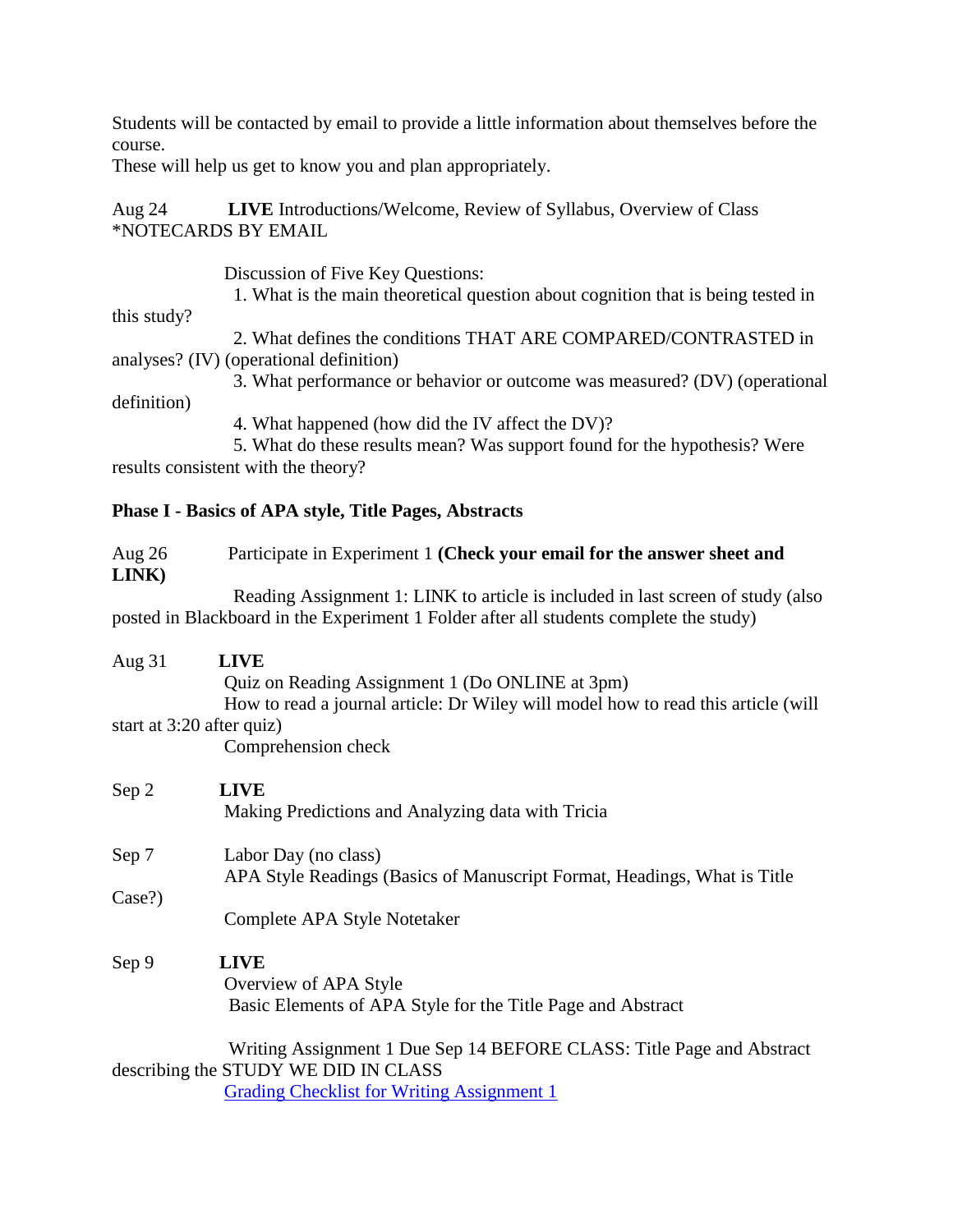| Sep 14    | Writing Assignment 1 (Title Page and Abstract describing the STUDY WE DID |
|-----------|---------------------------------------------------------------------------|
| IN CLASS) |                                                                           |
|           | Due (through Blackboard BEFORE CLASS)                                     |
|           | APA Style Activity (Posted at 3pm)                                        |

Sep 16 Participate in Experiment 2 **(This experiment is now available, fully online study, see email or LINK posted on Blackboard)**

 Reading Assignment 2: LINK will be sent when you finish participating in Experiment 2

### **Phase II - Methods and References**

| Sep 21 | <b>LIVE</b>                                                    |
|--------|----------------------------------------------------------------|
|        | Quiz on Reading Assignment 2                                   |
|        | Discussion of Experiment 2 with Focus on Methods and Coding    |
|        | Basic elements of APA Style for Method sections                |
|        | DATA CODING ASSIGNMENT Due SUN Sep 27: Code data following the |
|        | practices used in the original article                         |

| Sep 23 | Data Coding Activity: Use the step-by-step instructions posted on Blackboard |
|--------|------------------------------------------------------------------------------|
|        | (Experiment 2 Folder) to code the Experiment 2 Recall data                   |
|        | Review of Common Errors on Title Pages and Abstracts                         |

| Sep 28 | <b>LIVE -- IN PAIRS</b>                  |
|--------|------------------------------------------|
|        | <b>Interrater Reliability Assignment</b> |
|        | Compute Interrater Reliability           |
|        | <b>Create Coding Rubrics</b>             |

Sep 30 Basic elements of APA Style for Paper 2 APA Style Methods, Citations, References Activity

 Writing Assignment 2: Due Oct 7 BEFORE CLASS -- Title Page, Abstract, Method (with Coding subsection and IRR), References

 **Start writing report on the second study WE DID in class** [Grading Checklist for Writing Assignment 2](http://wiley.lsri.uic.edu/psch353/gradesheet2_F20.doc)

Oct 5 Analyze Experiment 2 results (Do analyses on your own) Extra directions will be added to worksheet on how to compute t statistics for

chromebook excel users

 **LIVE check-in at 4pm** Share findings, final coding rubrics

# **Phase III - Results, Tables and Figures**

Oct 7 Writing Assignment 2 Due (through Blackboard BEFORE CLASS)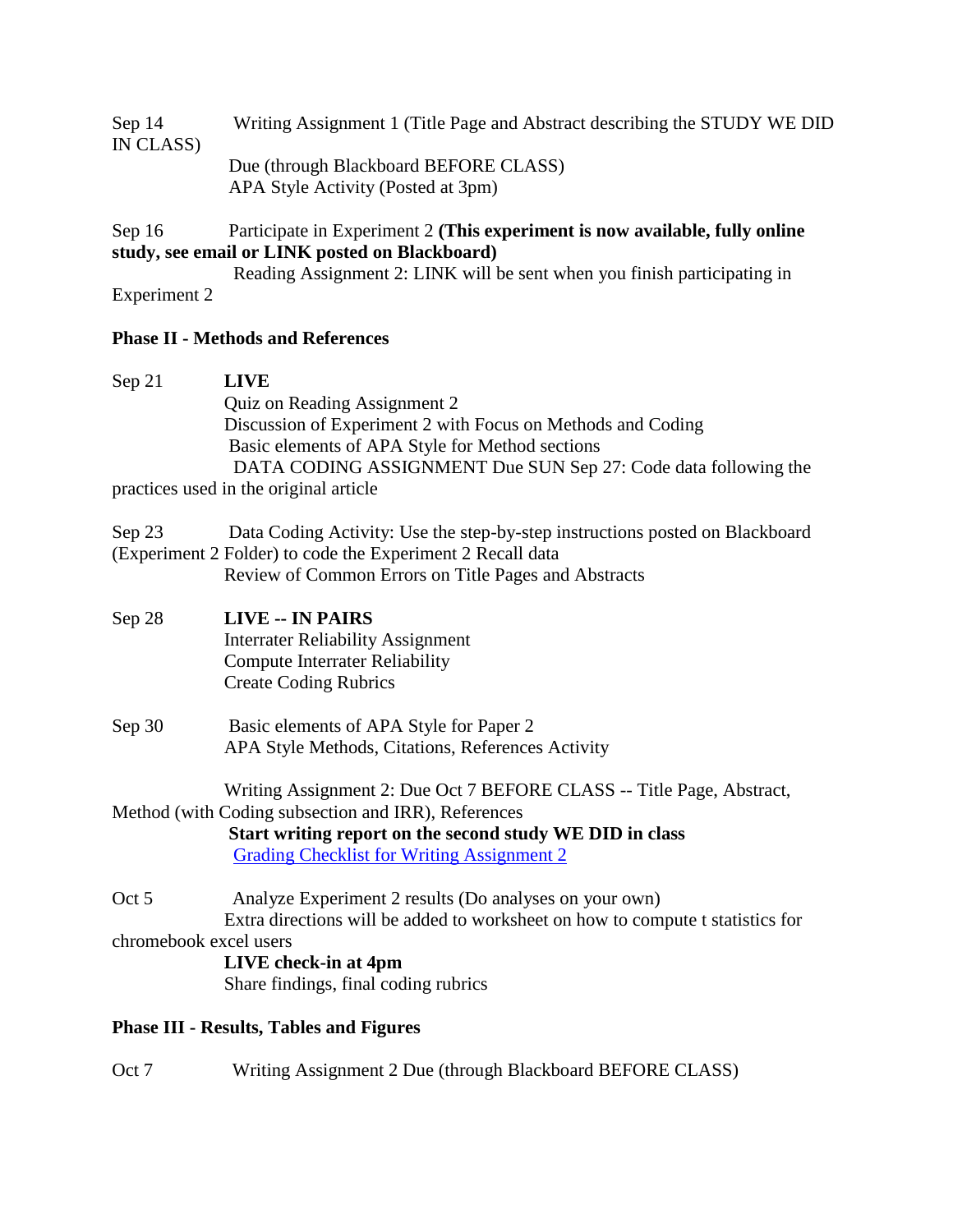|        | Data Coding Activity: Instructions posted on Blackboard (Experiment 2 Folder).<br>Code Experiment 2 Episode Order and Intrusions                                                                                                                                                                              |
|--------|---------------------------------------------------------------------------------------------------------------------------------------------------------------------------------------------------------------------------------------------------------------------------------------------------------------|
| Oct 12 | <b>LIVE</b><br>Basic elements of APA Style for Results sections<br>Overview of APA Style for Tables, Figures, Appendices<br><b>Outlier Discussion</b>                                                                                                                                                         |
| Oct 14 | Individual Checkup Meetings on Data Files                                                                                                                                                                                                                                                                     |
| Oct 19 | Experiment 2 Analyses (Part 2) Additional data check-up meetings if needed.<br>After all clear on data check-up: Analyze final Experiment 2 results (update<br>CONDITION, remove outliers, recompute descriptives, statistical tests)<br>Compute Chi Square for Episode Order and Effect Sizes with Worksheet |
|        | Writing Assignment 3 due Oct 28 BEFORE CLASS: Title Page, Abstract,<br>Results, (References), Table (Frequency/Order data), Figure (sentence recall and intrusion data)<br><b>Grading checklist for Writing Assignment 3</b><br>Start writing your paper now!                                                 |
| Oct 21 | APA style for Tables                                                                                                                                                                                                                                                                                          |
| Oct 26 | LIVE at 3pm<br>APA style for Figures & Graphs                                                                                                                                                                                                                                                                 |
| Oct 28 | Writing Assignment 3 due BEFORE CLASS: Title Page, Abstract, Results,<br>(References), Table (frequency data/order), Figure (sentence recall and instrusion data)<br><b>Grading checklist for Writing Assignment 3</b>                                                                                        |

# Setting up UIC Library Access/Find first reference/Submit for approval

# **Phase IV - Introductions and Discussions**

Nov 2 **LIVE at 3pm** How to write a proposal/introduction Finding and summarizing relevant articles (summary of first article due by END of class Monday)

Nov 4 Finding and summarizing relevant articles (summary of second article due BEFORE class, third article due by END of class)

| <b>CLASS</b> | Writing Assignment 4 Due Nov 9: Introduction for the STUDY WE DID IN |
|--------------|----------------------------------------------------------------------|
|              | <b>Grading Checklist for Writing Assignment 4</b>                    |
| Nov $9$      | Draft of Introduction section, due by END of class                   |